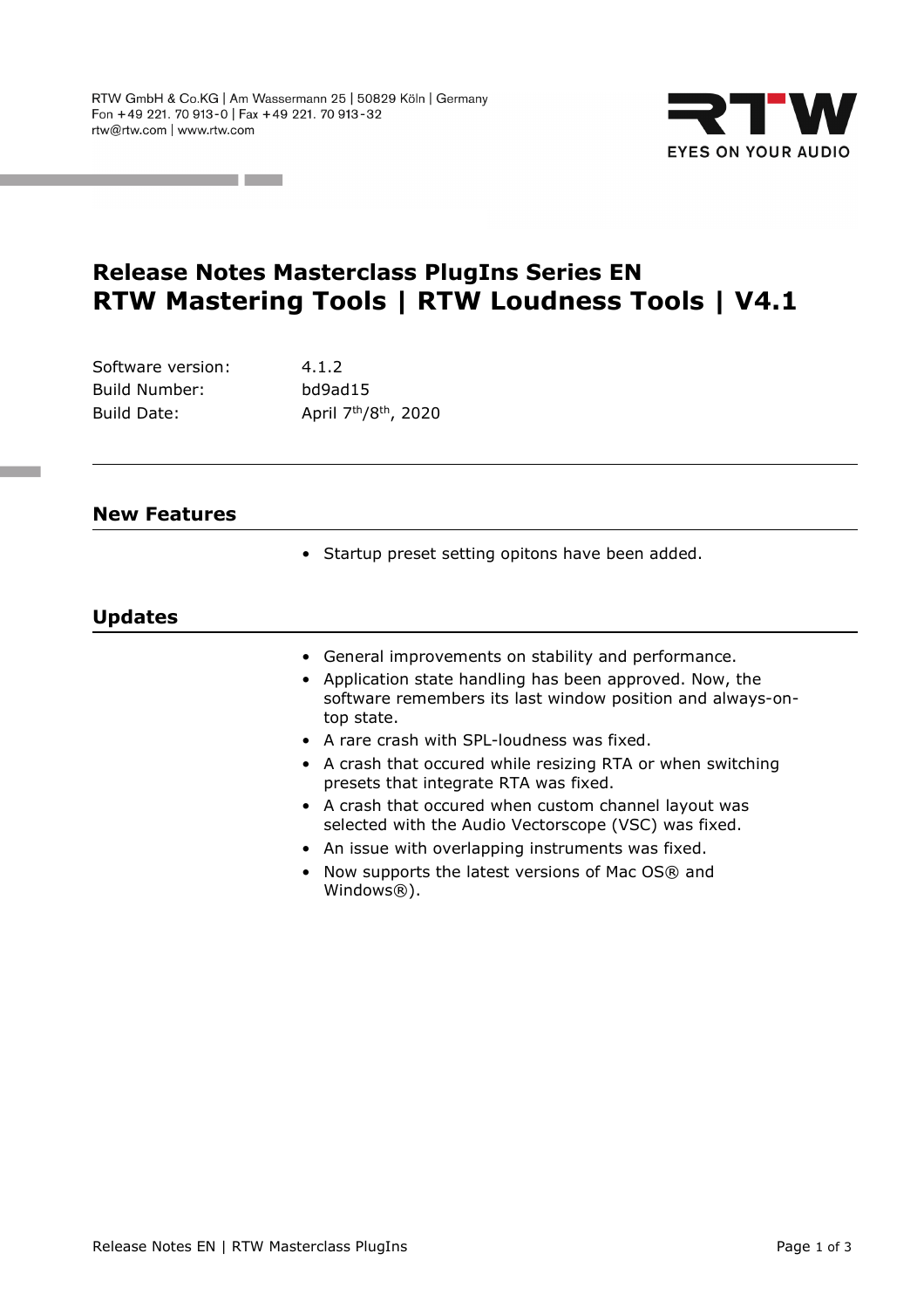

| <b>Compatibility</b> |                                                                                                                                                                                                                                                                                                                                                                                                                                    |
|----------------------|------------------------------------------------------------------------------------------------------------------------------------------------------------------------------------------------------------------------------------------------------------------------------------------------------------------------------------------------------------------------------------------------------------------------------------|
| <b>Platforms:</b>    | • Windows <sup>®</sup> $7/8.1/10$ :<br>VST2.4, VST3, Stand-alone (32/64 Bit), AAX Native 64                                                                                                                                                                                                                                                                                                                                        |
|                      | • Mac OS $X^{\circledast}$ 10.11 and higher:<br>VST2.4, VST3, AU, AAX Native, Stand-alone                                                                                                                                                                                                                                                                                                                                          |
|                      | <b>System Requirements: •</b> Dual-core processor 2.5 GHz<br>$\bullet$ 4 GB RAM<br>• 200 MB free hard disk space<br>iLok License Manager and iLok account (iLok USB smart<br>$\bullet$<br>key recommended)<br>• Internet connection required for activation process<br>Audio inputs and outputs with ASIO driver (recommended<br>for Windows)<br>Latest OpenGL® graphic driver and other firmware of your<br>$\bullet$<br>computer |
| Sample rates:        | 44.1 kHz, 48 kHz, 88.2 kHz, 96 kHz                                                                                                                                                                                                                                                                                                                                                                                                 |

and the company of the company